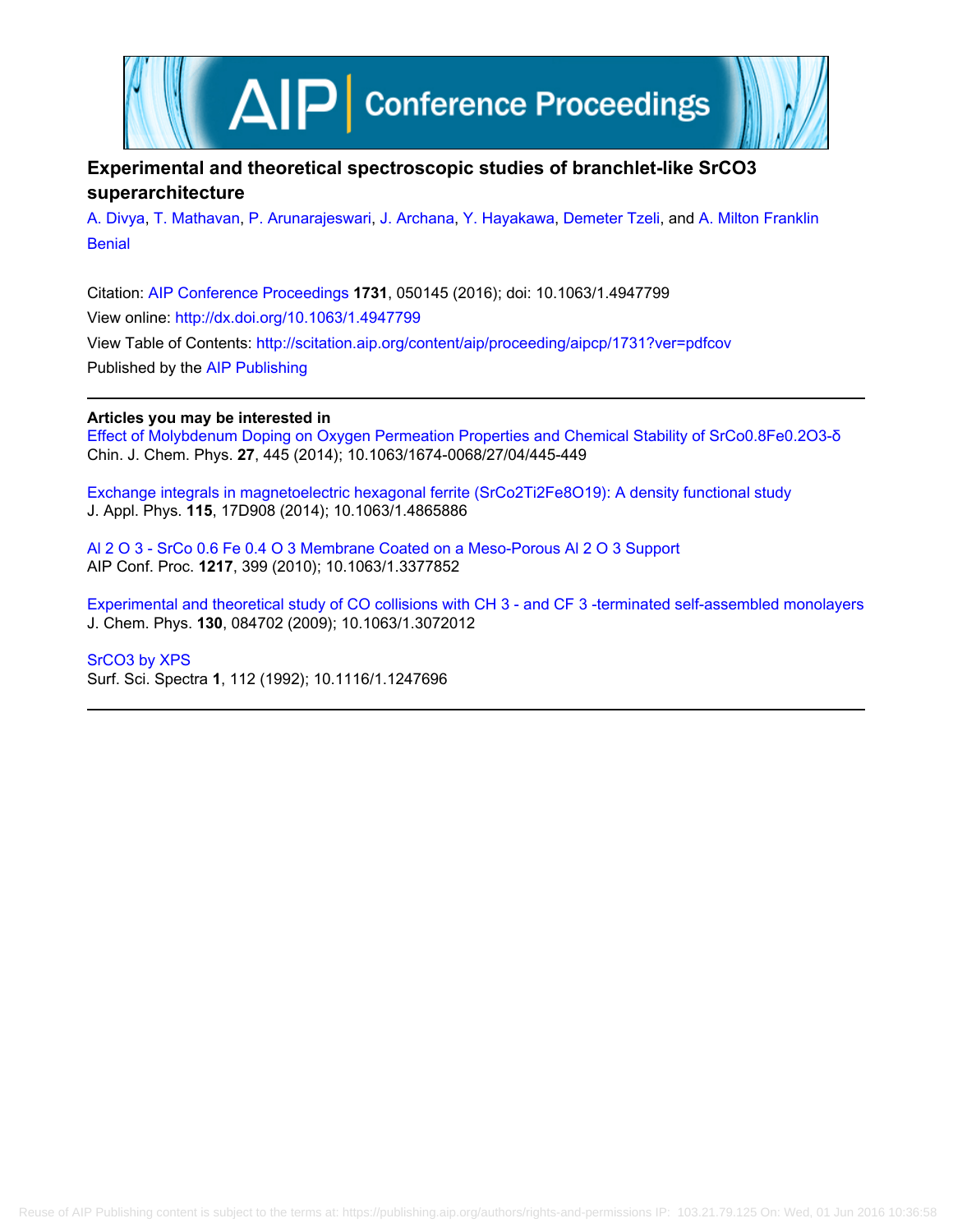# **Experimental and theoretical spectroscopic studies of branchlet-like SrCO<sub>3</sub> superarchitecture**

A. Divya<sup>1</sup>, T. Mathavan<sup>1,\*</sup>, P. Arunarajeswari<sup>1</sup>, J. Archana<sup>2</sup>, Y. Hayakawa<sup>2</sup>, Demeter Tzeli<sup>3</sup>, A. Milton Franklin Benial<sup>1</sup>

<sup>1</sup> PG & Research Department of Physics, N.M.S.S.V.N College, Madurai-625019, Tamilnadu, India <sup>2</sup> Peacemak Institute of Engineering Shipueles University Jangu *Research Institute of Engineering, Shizuoka University, Japan 3 Theoretical and Physical Chemistry Institute, National Hellenic Research Foundation, Athens 116 35, Greece \*Email: tjmathavan@gmail.com* 

**Abstract.** Novel  $SrCO<sub>3</sub>$  superarchitecture was prepared by a simple and inexpensive wet chemical method at room temperature has been investigated. The SrCO<sub>3</sub> super architecture is in branchlet-like morphology with diameter of 1 μm and composed of numerous well-aligned nanorods of 52 nm in diameter. It was found that the morphology of the product strongly dependent on the experimental parameters, such as the concentration of aqueous NaOH solution and the reaction temperature. The synthesized nanostructure has been characterized by Field emission scanning electron microscopy (FESEM), X-ray diffraction (XRD), FT-IR and Raman spectroscopies. The vibrational frequencies of the fundamental modes of the compound have been precisely assigned and theoretical results were compared with the experimental vibrations. Theoretical information of the vibrational frequencies (FT-IR and Raman) was obtained by means of Density functional theory (DFT) calculations using DGDZVP basis set. HOMO-LUMO energy gap has been calculated. The Molecular Electrostatic Potential (MEP) analysis reveals the sites for electrophilic attack and nucleophilic reactions in the molecule.

**Keywords:** Morphology, XRD, Vibrational analysis, DFT, FMOs, MEP. **PACS:** 68.37.Hk, 61.72.Dd, 31.15.E**,** 33.20Tp, 81.05.ue.

### **INTRODUCTION**

Nano Strontium carbonate  $(SrCO<sub>3</sub>)$  is an important raw material in modern glass and electronic industries [1]. In other hand the inorganic nanomaterials strongly depend upon their size and morphologies. Therefore, it is very important to note that the design and controlled synthesis of nanostructures with different size and morphology from the viewpoint of basic science and technology  $[2]$ . SrCO<sub>3</sub> nanostructures with various morphologies, such as nanowires, nanorods and sphere-like and elliptical-like particles were successfully synthesized by a microemulsion-mediated solvothermal method [3]. In the present work, branchlet-like  $SrCO<sub>3</sub>$  superarchitecture was synthesized by a simple wet chemical method by the reaction of strontium nitrate and sodium hydroxide at room temperature and they were characterized by XRD, FTIR, Raman Spectroscopy and FESEM. Density functional theory (DFT)

approach has been used to study the theoretical construction of IR and Raman spectra, HOMO-LUMO and MEP analysis of  $S<sub>rcO</sub>$ , superarchitecture with the DGDZVP basis set.

#### **MATERIALS AND METHODS**

All the reagents were of analytical grade and were used as received without further purification. Synthesis was carried out by a wet chemical process using Strontium nitrate (Sr  $(NO<sub>3</sub>)<sub>2</sub>$ ), sodium hydroxide (NaOH) as source materials. In a typical preparation, solution of 0.2 M Strontium nitrate was prepared in 50 ml of deionized water and then the solution of 0.2 M sodium hydroxide was added to the solution which was kept on stirring using a magnetic stirrer at room temperature for 12 h. The resultant product was finally dried at  $100^{\circ}$  C for 6 h. The structure of the SrCO<sub>3</sub> superarchitecture was characterized by XRD measurements were performed using a Philips diffractometer of X'pert Company with

*DAE Solid State Physics Symposium 2015* AIP Conf. Proc. 1731, 050145-1–050145-3; doi: 10.1063/1.4947799 Published by AIP Publishing. 978-0-7354-1378-8/\$30.00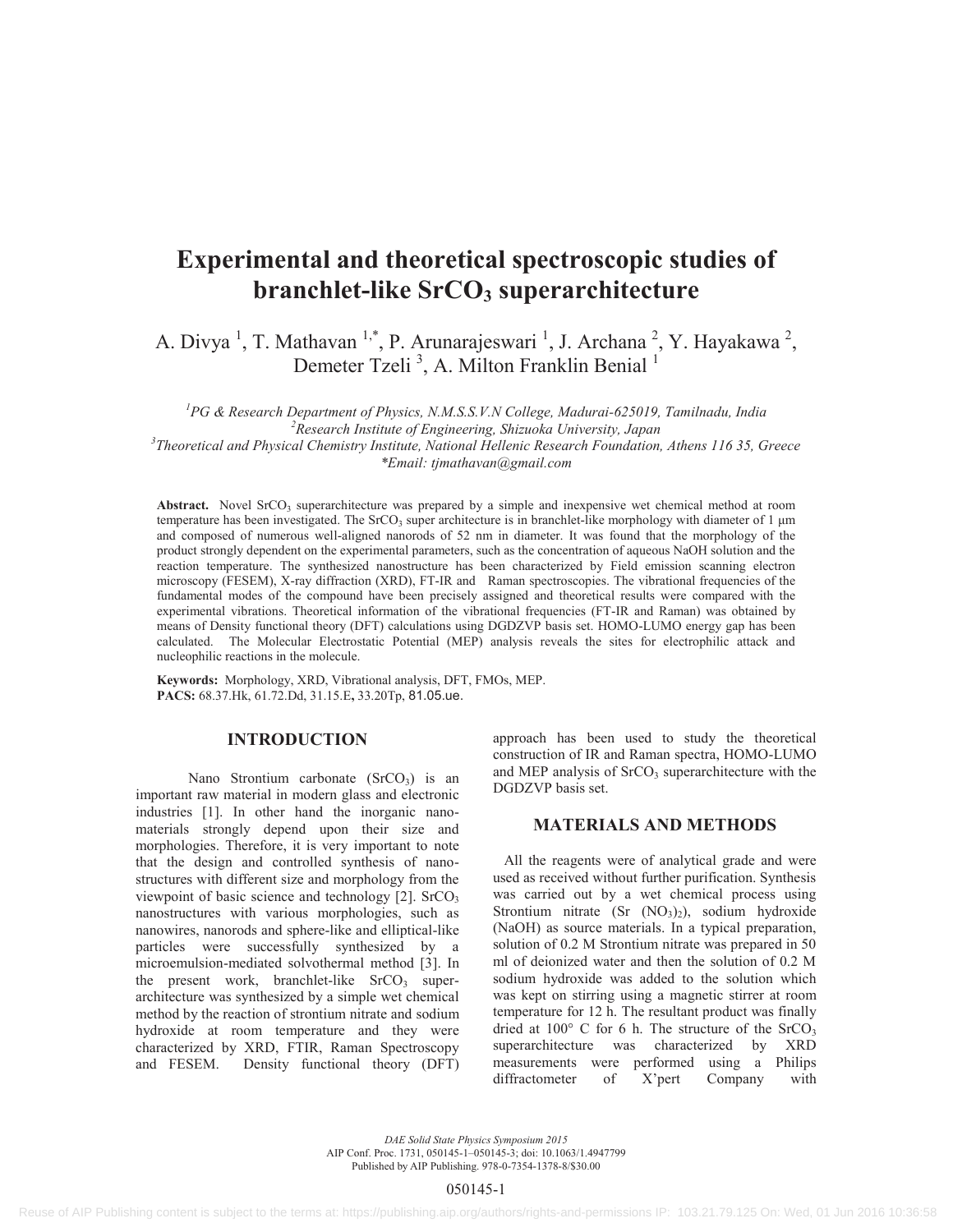monochromatized Cu Kα radiation  $(\lambda=1.5406 \text{ Å})$ , with 2 $\theta$  ranging between 20 $\degree$  and 80 $\degree$ , FTIR by using Perkin Elmer spectrophotometer in the range of 400- 4000 cm<sup>-1</sup> and micro-Raman spectrometer (Jobin Yvon LabRAM HR800 UV. The morphology was analyzed by field-emission scanning electron microscopy (FE-SEM S-4800, Hitachi).

#### **COMPUTATIONAL DETAILS**

The structure was optimized by DFT/B3PW91 method with DGDZVP basis set using Gaussian 09 program [4]. The FTIR and Raman spectra were simulated for the optimized geometry of SrCO<sub>3</sub>. Gauss View 05 is used to visualize the Frontier Molecular Orbital (FMOs), vibrational spectra and molecular electrostatic potential (MEP) surface.

#### **RESULTS AND DISCUSSION**

#### **SEM analysis**

The typical  $SrCO<sub>3</sub>$  superarchitecture synthesized in wet chemical method at room temperature were observed by field-emission SEM. Fig. 1 displays a representative overview of the  $S<sub>1</sub>CO<sub>3</sub>$ superarchitecture with a scale of 1 μm, which shows morphology of individual branchlet-like SrCO3 superarchitecture. The field-emission SEM of the superarchitecture indicates that the superarchitecture was composed of uniform nanorods with a diameter of about 52 nm. All the nanorods were self assembled to construct the branchlet-like superarchitecture.

#### **XRD analysis**

The phase structures of the SrCO3 superarchitecture were examined by its XRD patterns as shown in Fig. 2. The strong and sharp diffraction peaks in Fig. 2 indicates that the as obtained  $S<sub>1</sub>CO<sub>3</sub>$ superarchitecture was principally crystalline. All of the diffraction peaks can be perfectly indexed to the orthorhombic phase of  $SrCO<sub>3</sub>$ . The patterns match with the standard patterns of  $SrCO<sub>3</sub>$ . The lattice parameter for SrCO3 was close to the reported values with JCPDS Nos. 05-0418. Estimated from the sheerer formula,  $D = 0.891\lambda/\beta\cos\theta$ . The average crystalline size of the particles for  $S<sub>rcO</sub>$  was calculated 52 nm. The XRD results indicating that the as-synthesized product has high phase purity.



**FIGURE 1.** FESEM image of SrCO<sub>3</sub> superarchitecture



**FIGURE 2.** XRD pattern of SrCO<sub>3</sub> superarchitecture

#### **FMOs analysis**

There are several ways to calculate the excitation energies. The key parameter to determining the molecular properties is the simplest one involves the highest occupied molecular orbital (HOMO) and the lowest unoccupied molecular orbital (LUMO). The Eigen values of HOMO and LUMO and their energy gap reflect the chemical activity of the molecules. The HOMO-LUMO energy gap of SrCO<sub>3</sub> was calculated at DFT-B3PW91 methods using DGDZVP basis set and they are shown in Fig. 3.



**FIGURE 3.** The FMOs of SrCO<sub>3</sub> superarchitecture